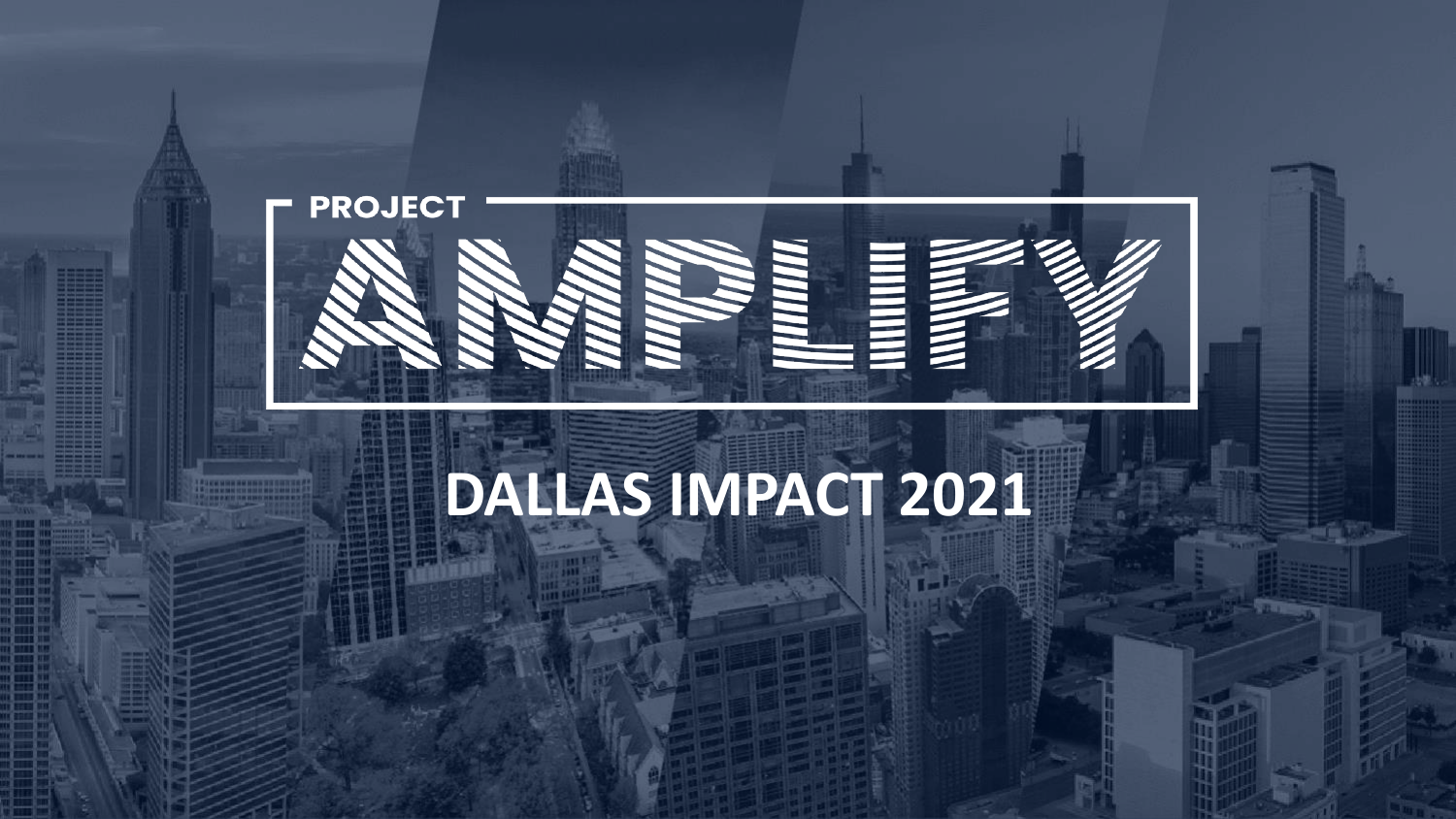### **IMPACT SUMMARY: IMPACT VENTURES**

### **OUR PARTNERSHIP**

#### **Partnered**

in various aspects of Impact Venture's Spring and Fall 2021 cohorts of LEAP (Local Entrepreneurs in Accelerator Program)

#### **Served As Mentors**

to founders participating in LEAP, including Advisor Mentors; conducting weekly mentoring sessions with a founder throughout the 10-week accelerator program, Subject Matter Expert (SME) Advisors; mentoring multiple mentors in area of expertise

### **Judged Founder**

#### **Pitches**

live on a panel and as non-speaking evaluators

### **Selected And Awarded Grants**

to seven founders ranging in amounts of \$500 - \$15,000, totaling \$28,000

**Spring Showcase Sponsor**

at the Advocate level (\$5,000)

### **SUPPORT PROVIDED**

- **Micro Grants**
- Coaching / Mentorship
- Leadership Development
- Grant Evaluation
	- ✓ Customer Experience
	- Strategic Planning
- ✓ Change Management
- $\checkmark$  Operations Improvement

### **BY THE NUMBERS**

 $$33k$  in funding, with \$28,000 awarded directly<br>to founders and \$5,000 awarded in<br>sponsorship for Impact Ventures Spring to founders and \$5,000 awarded in sponsorship for Impact Ventures Spring Showcase event

6

founders received Jabian Advisor mentorship, with additional founders receiving subject matter expertise from Jabian on multiple business topics

### 14

Jabian Dallas office volunteers (100% office participation)

7

founders that participated in the Impact Ventures accelerator program received Project Amplify grants

### 250+

hours committed by Jabian Dallas volunteers

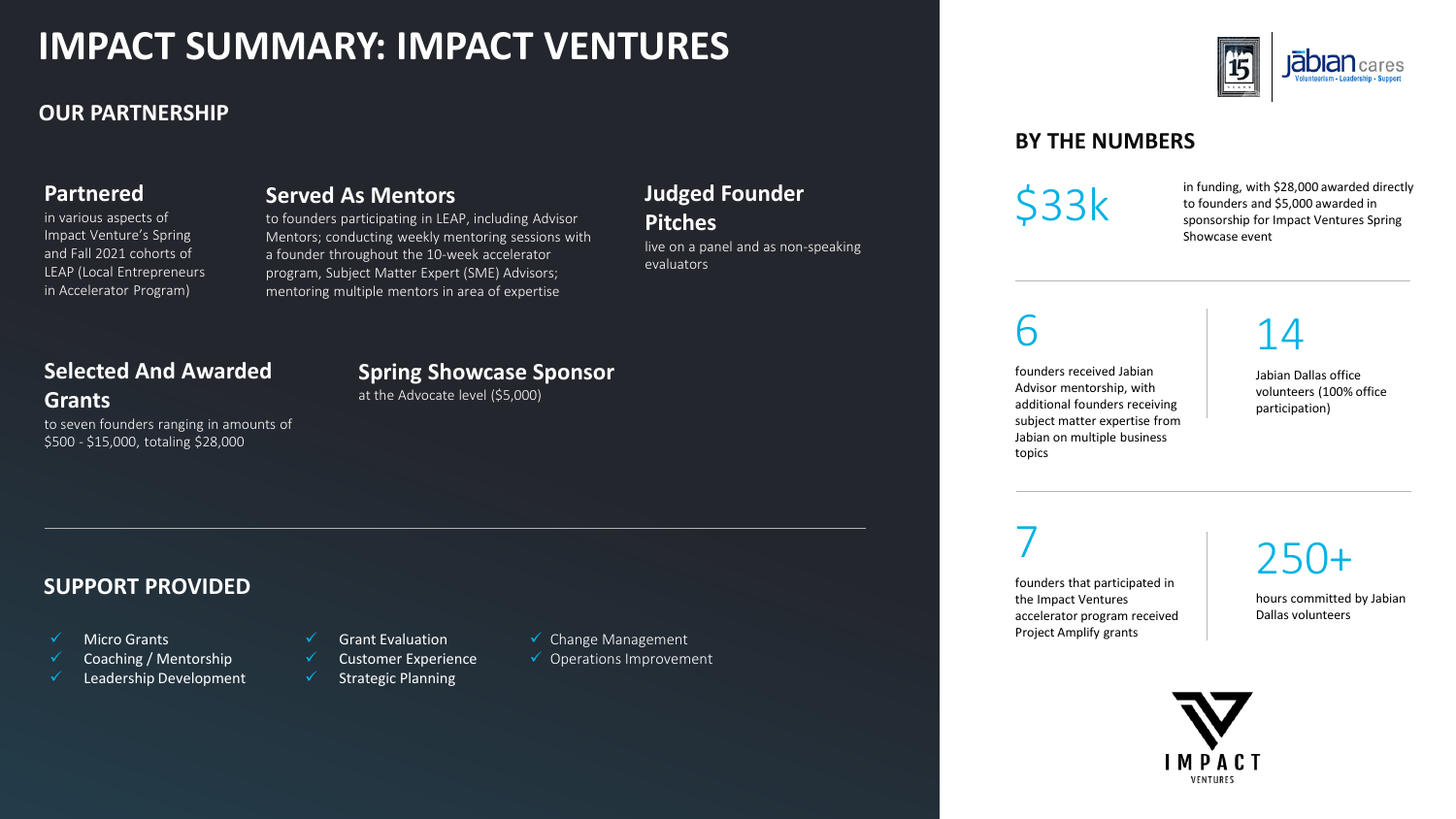



| <b>Entrepreneur</b>                                         | <b>Company Overview</b>                                                                                         | <b>Grant Award</b>                                                                                            | <b>Growth since award</b>                                                                                                                                                                                                                                                          |
|-------------------------------------------------------------|-----------------------------------------------------------------------------------------------------------------|---------------------------------------------------------------------------------------------------------------|------------------------------------------------------------------------------------------------------------------------------------------------------------------------------------------------------------------------------------------------------------------------------------|
| <b>Quentin Crawford</b><br>The Good Jerky                   | Line of fish jerky with sales on<br>Amazon and in Central Market,<br><b>Royal Blue Grocers</b>                  | \$15,000 grant to be used to make<br>operational enhancements to scale<br>production to meet sales/demand     | • Purchased a new smoker, which significantly increases throughput of<br>inventory, and set up at a new kitchen facility<br>Sales grown from \$10k to \$12k per month, improved COGS to 50%<br>Left full-time job to commit time 100% to the Good Jerky                            |
| <b>Amber Williams</b><br>Le Rouge Cuisine                   | Creole catering and private event<br>company                                                                    | \$5,000 grant to be used to start up inventory<br>accompanying standing up a ghost kitchen in<br>South Dallas | • Hired 2 employees, including a production manager to increase<br>capacity to serve more events<br>Sales grown from \$9k to \$13k per month<br>Starting to focus more on high volume corporate clients                                                                            |
| <b>Kelli Mumphrey</b><br>Milkspace                          | Breastfeeding solutions for outside<br>the home, including public mobile<br>locations and on-the-go products    | \$2,500 grant to be used to continue<br>prototyping mobile location offering at 5<br>additional events        | • Launched pop-up service for events<br>Purchased and branded new tent and first trailer to provide services<br>Finalizing internal modifications and working on trademark<br>Granted \$20,000 through additional pitch competitions                                               |
| <b>Brianne Martin</b><br><b>BCM Engineered</b><br>Solutions | Consulting firm focused on<br>continuous improvement solutions<br>for small- and mid-cap market<br>companies    | \$500 grant to be used to set up LLC                                                                          | Continuing to seek guidance on company initiation, with plans to file<br>for LLC this year                                                                                                                                                                                         |
| Delisa & Zach Harper<br>Funky Mello                         | Plant-based marshmallow crème,<br>free of top 8 allergens                                                       | \$2,000 grant to be used for working capital,<br>equipment, supplies, and operations                          | • Launched in Whole Foods in Jan., completely sold out on demo day<br>Products in 6 Austin, TX stores, 4 North Carolina, and 1 in Canada,<br>with increasing purchases; continued focus on growing distribution<br>• Focusing on new product development and increasing throughput |
| <b>Mia Francis-Poulin</b><br>The Copy Haus                  | One-stop, flat-rate custom<br>copywriting subscription for online<br>businesses                                 | \$2,000 grant to be used for<br>development/launch of subscription MVP<br>and additional features             | • Launched subscription product platform<br>Converted existing customers to subscription model<br>• Revenue of ~\$20k per month                                                                                                                                                    |
| <b>Kimberly Daly</b><br>Mama Love                           | Plant-based protein for moms who<br>want to maximize workout gains<br>without sacrificing breast milk<br>supply | \$1,000 grant to be used for customer<br>acquisition and product development                                  | • Showcased product at 4 trade shows, conventions, and pop-ups<br>Focusing on making connections and getting to know customers<br>Partnering with fitness studio to feature/sell product<br>Donated excess inventory to Ukraine relief efforts                                     |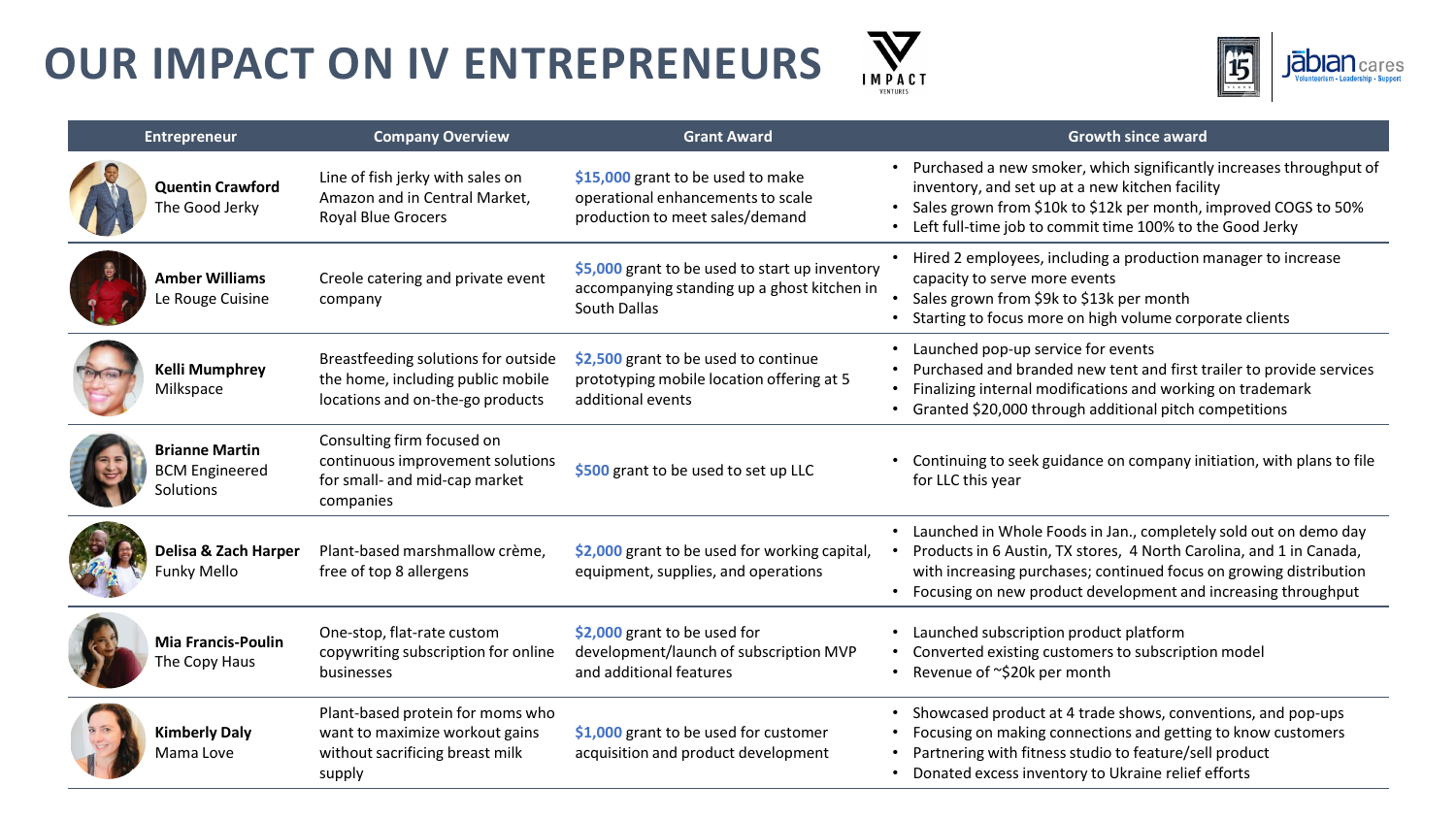



### **Quentin Crawford** The Good Jerky



#### **Company Overview**

Line of fish jerky with sales on Amazon and in Central Market, Royal Blue Grocers

#### **Grant Award**

\$15,000 grant to be used to make operational enhancements to scale production to meet sales/demand

- Purchased a new smoker, which significantly increases throughput of inventory, and set up at a new kitchen facility
- Sales grown from \$10k to \$12k per month, improved COGS to 50%
- Left full-time job to commit time 100% to the Good Jerky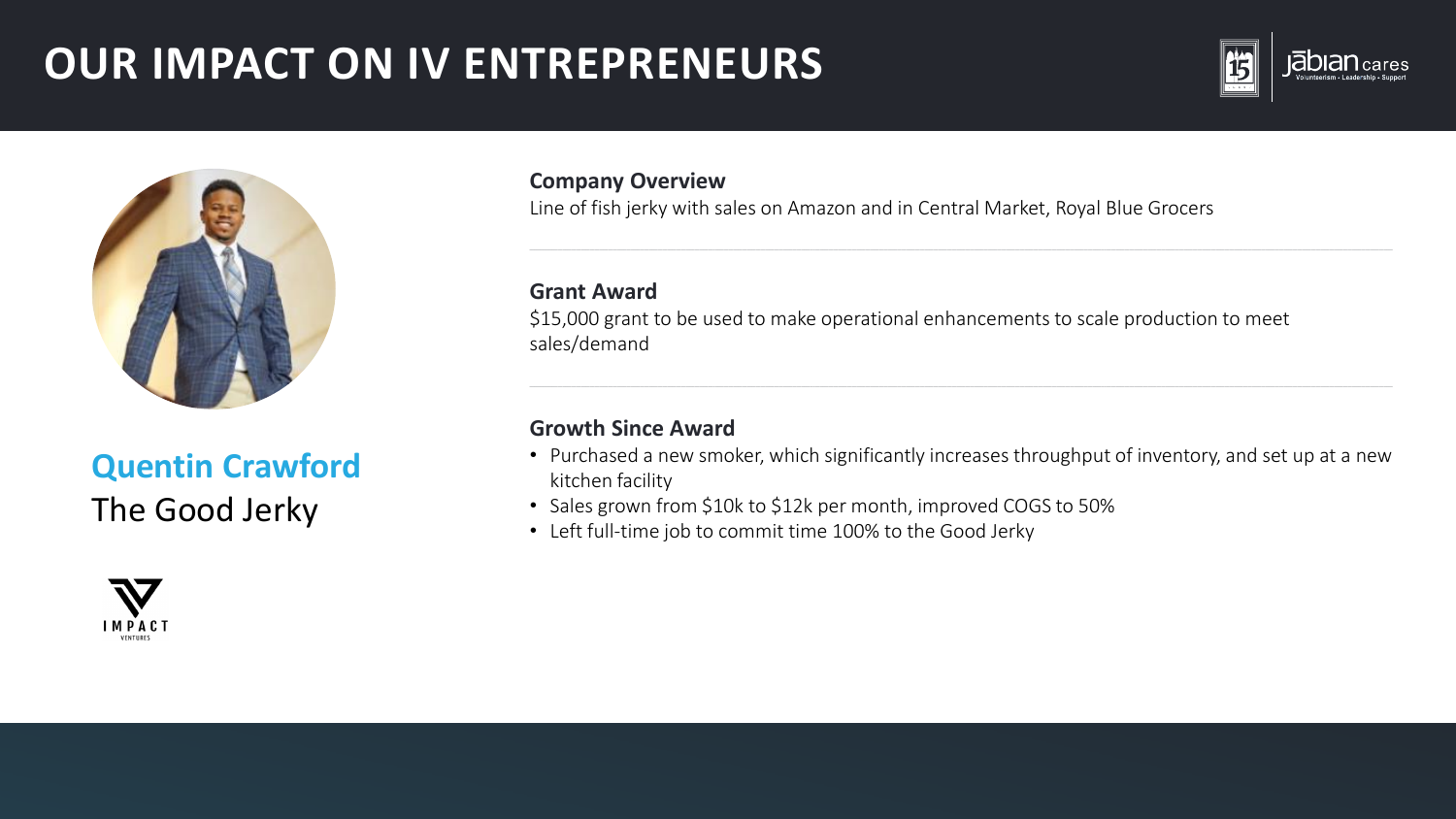



**Amber Williams** Le Rouge Cuisine



**Company Overview** Creole catering and private event company

### **Grant Award**

\$5,000 grant to be used to start up inventory accompanying standing up a ghost kitchen in South Dallas

- Hired 2 employees, including a production manager to increase capacity to serve more events
- Sales grown from \$9k to \$13k per month
- Starting to focus more on high volume corporate clients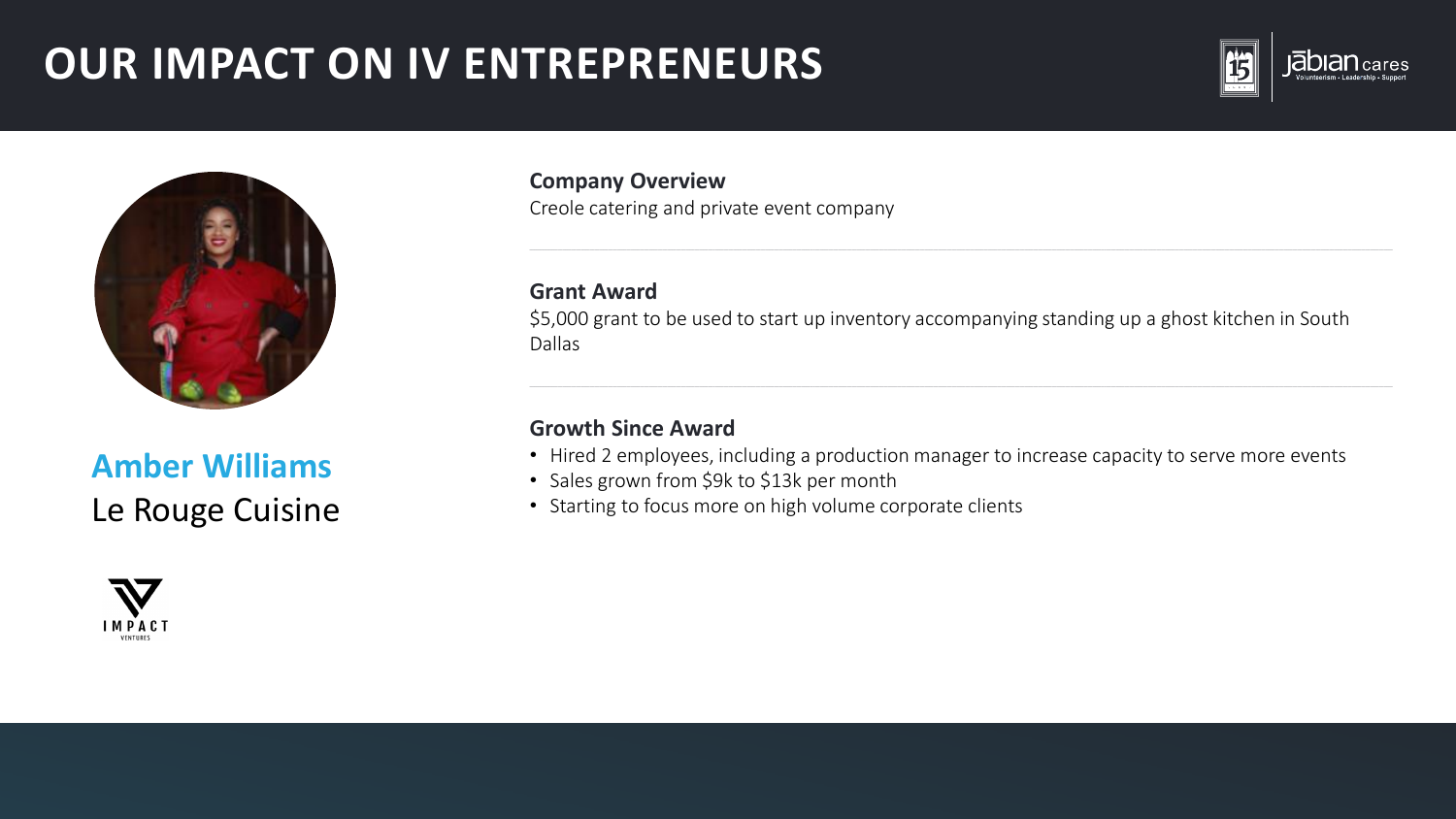

### **Kelli Mumphrey** Milkspace



#### **Company Overview**

Breastfeeding solutions for outside the home, including public mobile locations and on-the-go products

### **Grant Award**

\$2,500 grant to be used to continue prototyping mobile location offering at 5 additional events

- Launched pop-up service for events
- Purchased and branded new tent and first trailer to provide services
- Finalizing internal modifications and working on trademark
- Granted \$20,000 through additional pitch competitions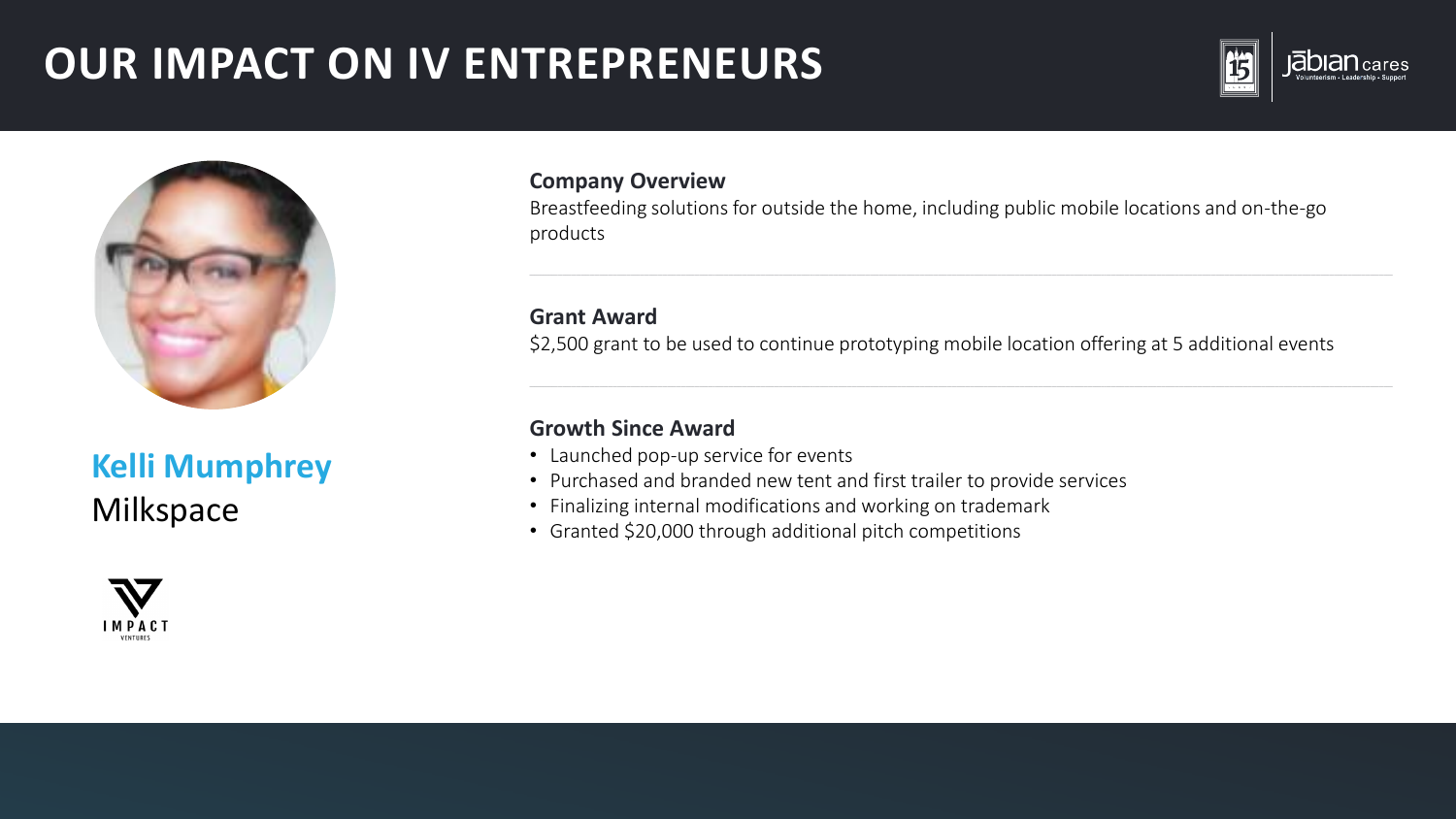

### **Brianne Martin BCM Engineered Solutions**



#### **Company Overview**

Consulting firm focused on continuous improvement solutions for small- and mid-cap market companies

**Grant Award** \$500 grant to be used to set up LLC

### **Growth Since Award**

• Continuing to seek guidance on company initiation, with plans to file for LLC this year

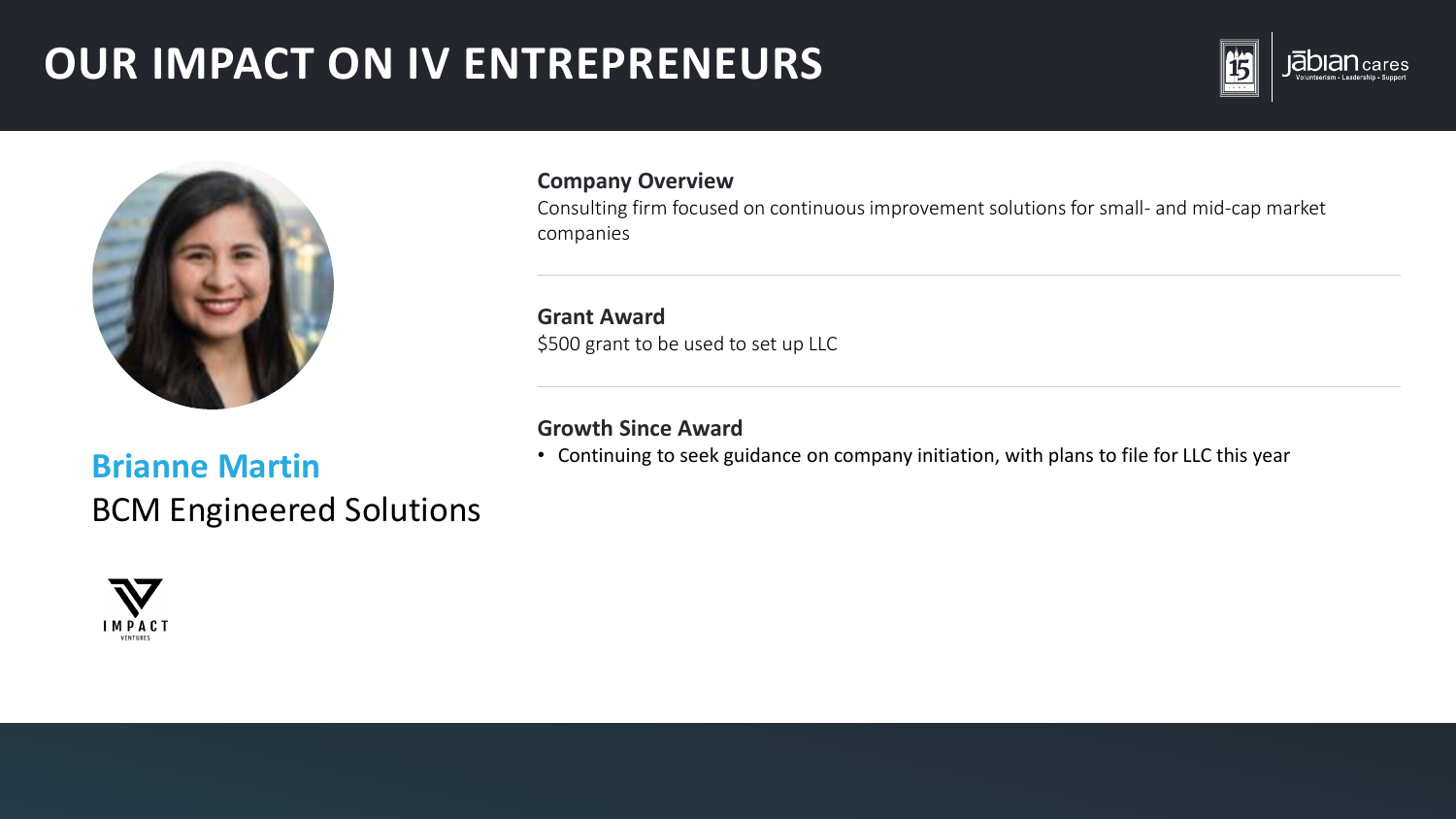

### **Delisa & Zach Harper** Funky Mello



**Company Overview** Plant-based marshmallow crème, free of top 8 allergens

#### **Grant Award**

\$2,000 grant to be used for working capital, equipment, supplies, and operations

- Launched in Whole Foods in Jan., completely sold out on demo day
- Products in 6 Austin, TX stores, 4 North Carolina, and 1 in Canada, with increasing purchases; continued focus on growing distribution
- Focusing on new product development and increasing throughput

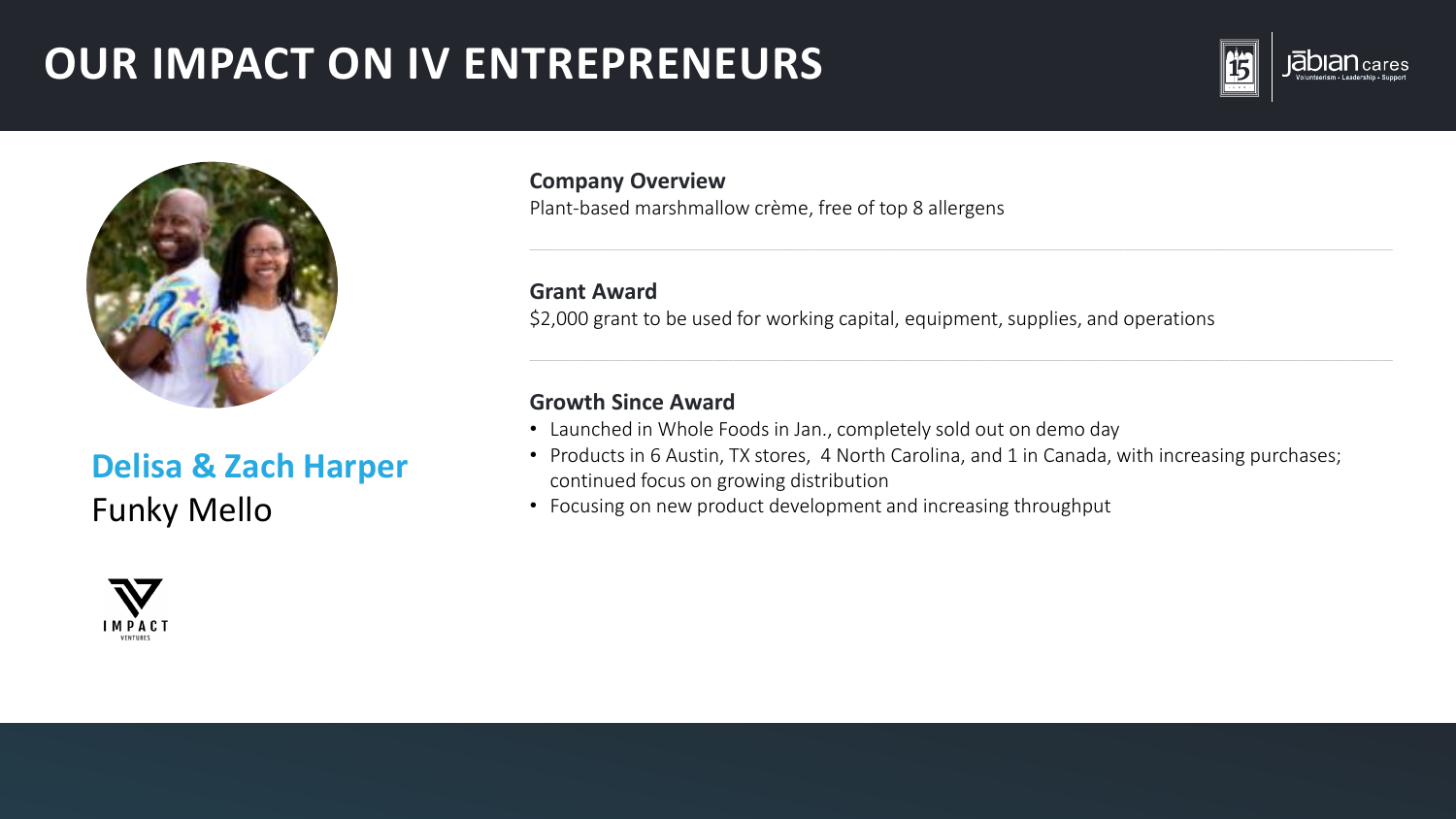

### **Mia Francis-Poulin** • Converted existing customers to subscription model • Revenue of ~\$20k per month The Copy Haus

**Company Overview**

One-stop, flat-rate custom copywriting subscription for online businesses

#### **Grant Award**

\$2,000 grant to be used for development/launch of subscription MVP and additional features

- Launched subscription product platform
- 
-